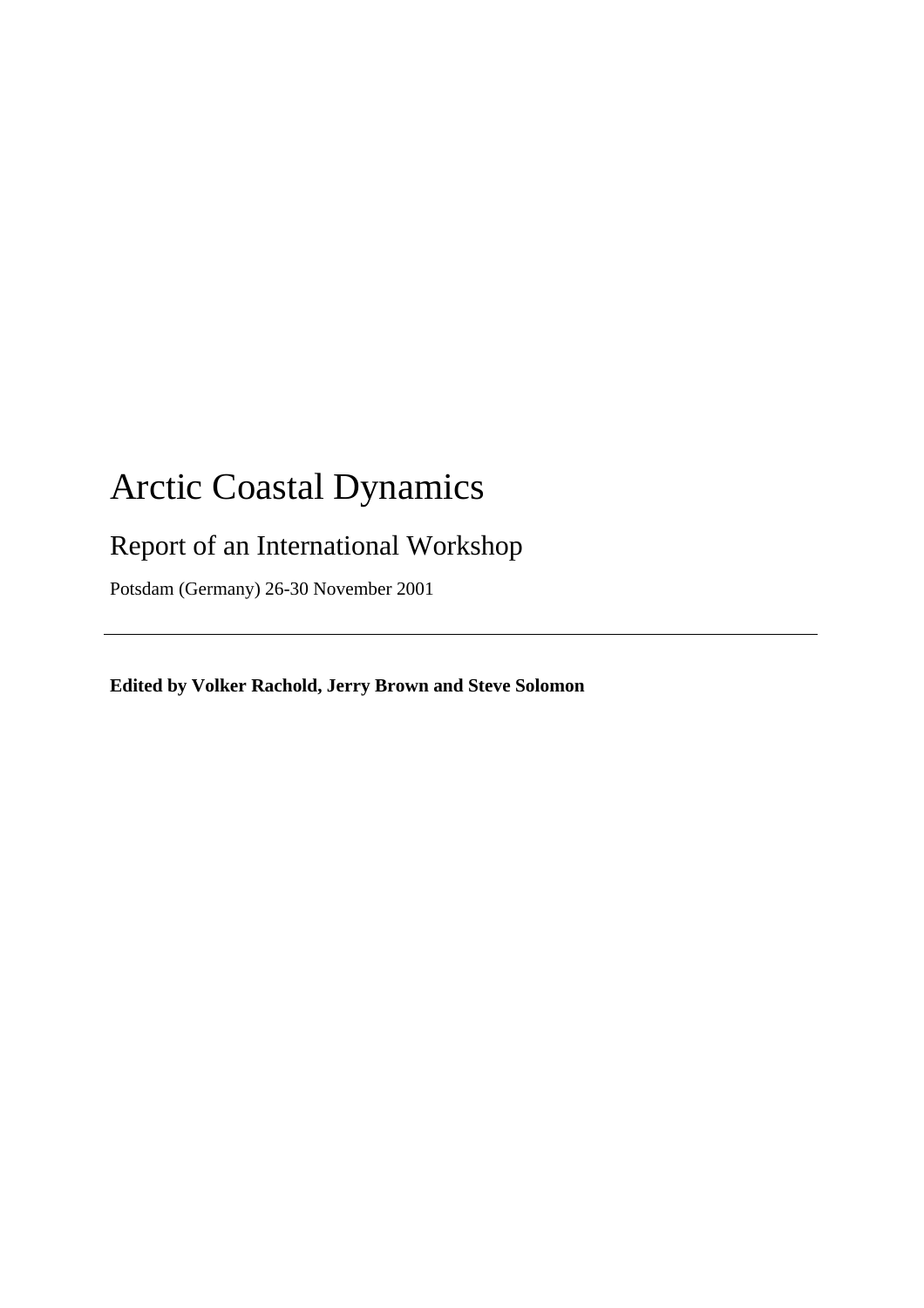- **Volker Rachold,** Alfred Wegener Institute, Research Unit Potsdam, Telegrafenberg A43, 14473 Potsdam, Germany
- **Jerry Brown,** International Permafrost Association, P.O. Box 7, Woods Hole, MA 02543, USA
- **Steve Solomon,** Geological Survey of Canada (Atlantic), Bedford Institute of Oceanography, P.O. Box 1006, 1 Challenger Drive, Dartmouth, NS Canada B2Y 4A2, Canada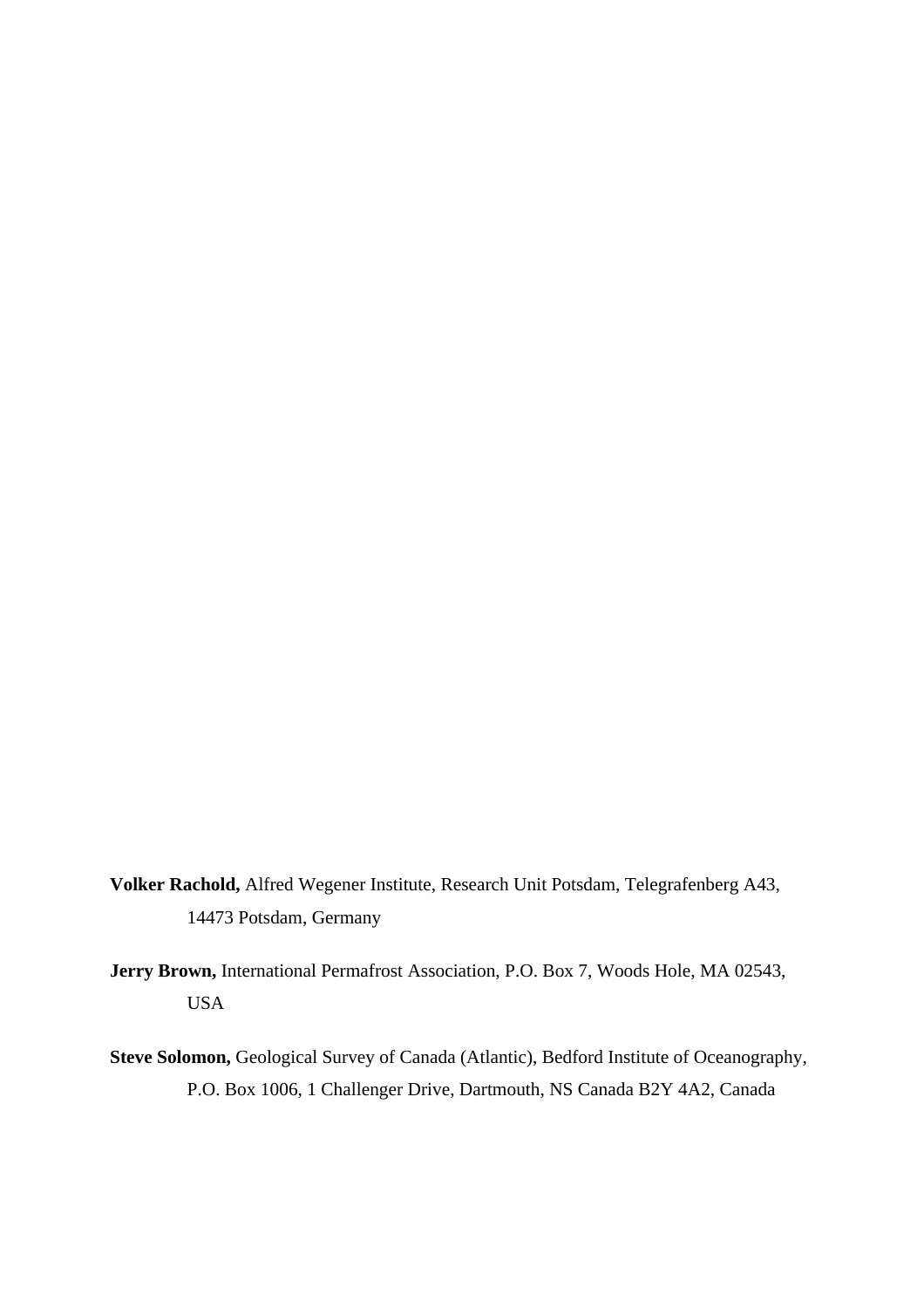### Preface

Arctic Coastal Dynamics (ACD) is a joint project of the International Arctic Sciences Committee (IASC) and the International Permafrost Association. Its overall objective is to improve our understanding of circum-arctic coastal dynamics as a function of environmental forcing, coastal geology and cryology and morphodynamic behavior. The second IASCsponsored international workshop was held in Potsdam, Germany, on November 26-30, 2001. Participants from Canada (2), Germany (8), Norway (3), Russia (6), Austria (2) and the United States (5) attended. The main objective of the workshop was to review the status of ACD according to phase 1 of the Science and Implementation Plan. During the first part of the workshop status reports of the ACD working groups and several papers dealing with different aspects of circum-arctic coastal dynamics were presented. During the second part the progress and the next steps of the ACD working groups were discussed and, based on these discussions, the next steps were identified in the Steering Committee Meeting. The present report summarizes the program and the results of the workshop.

Financial support from the International Arctic Sciences Committee (IASC) is highly appreciated and was essential for conducting the workshop. Additional support was provided by the International Permafrost Association (IPA).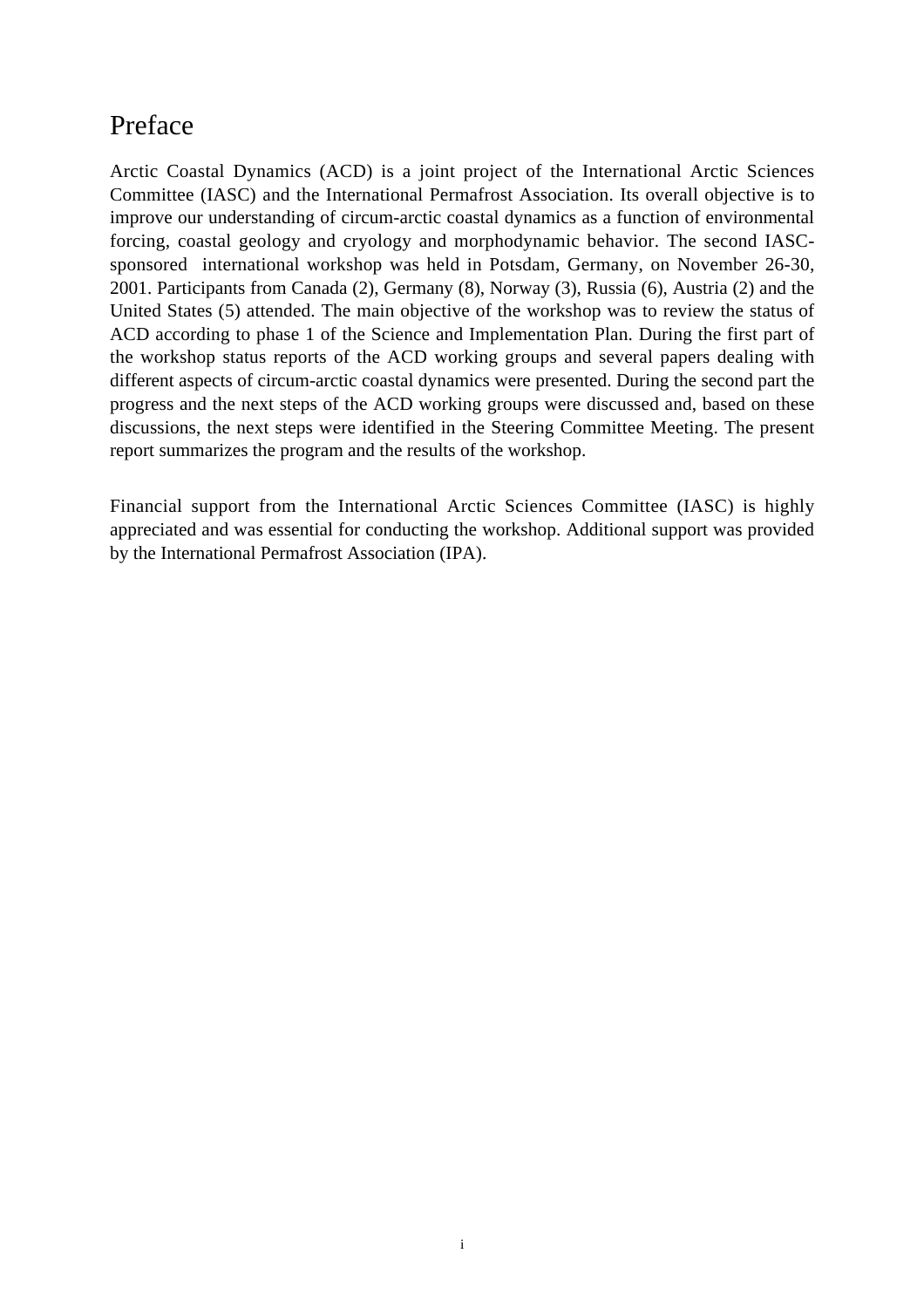### Table of Contents

|   | <b>Preface</b>                                                                                                                                                      |
|---|---------------------------------------------------------------------------------------------------------------------------------------------------------------------|
| 1 |                                                                                                                                                                     |
| 2 |                                                                                                                                                                     |
| 3 |                                                                                                                                                                     |
|   | Establishment of the Elson Lagoon ACD Key Site, Barrow, Alaska                                                                                                      |
|   | PANGAEA – an information system for environmental sciences<br>(M. Diepenbroek, H. Grobe, M. Reinke, U. Schindler, R. Schlitzer, R. Sieger                           |
|   | Shore dynamics on the northwest coast of the Lena Delta, Laptev Sea, Siberia<br>(M. N. Grigoriev, F. E. Are, H.–W. Hubberten, S. O. Razumov and V. Rachold)17       |
|   | Numerical modeling of shelf and estuary hydrodynamics in the Kara Sea                                                                                               |
|   | Sediment flux in arctic rivers (R. M. Holmes, J. W. McClelland, B. J. Peterson,<br>A. I. Shiklomanov, I. A. Shiklomanov, A. V. Zhulidov and V. V. Gordeev)20        |
|   | Monitoring of coastal dynamics at Beaufort Lagoon in the Arctic National<br>Wildlife Refuge, Northeast Alaska (M. T. Jorgenson, J. C. Jorgenson, M.                 |
|   | A circum-arctic coastal geo information system (GIS)                                                                                                                |
|   | Integrated assessment of the impacts of climate variability on the Alaska North<br>Slope coastal region (A. Lynch, R. Brunner, J. Curry, A. Jensen, J. Maslanik, L. |
|   | Describing Beaufort Sea coastal climate variability                                                                                                                 |
|   | Evolution of the coastal lake-lagoon-barrier island system of North Arctic<br>35                                                                                    |
|   | Application of the wind-energetic method of Popov-Sovershaev for                                                                                                    |
|   | Organic carbon in permafrost sediments under thermal abrasion: load into<br>marine basin and oxidation in aeration zone (V. Ostroumov, D. Fyedorov -                |
|   | Modeling coastal erosion near Barrow, Alaska                                                                                                                        |
|   | Ice content and sensitivity analysis based on landscape interpretation for<br>several sites along the Beaufort Sea coast (W. Pollard, C. Omelon, N. Couture,        |
|   | Investigation of sea level change in the Arctic Ocean                                                                                                               |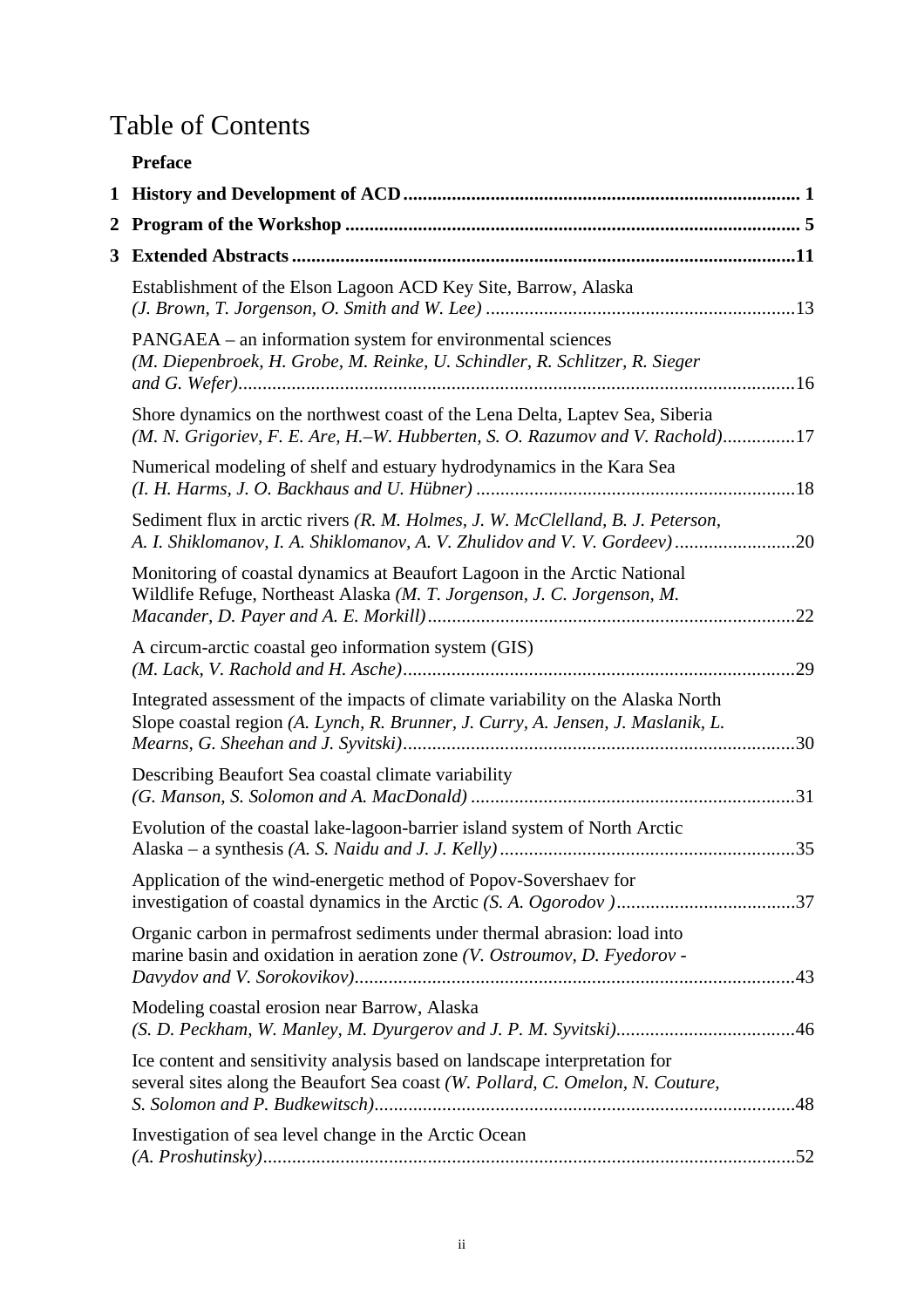| Terrestrial material fluxes in the North-Asian Arctic Seas: coastal erosion vs                                                                                |  |
|---------------------------------------------------------------------------------------------------------------------------------------------------------------|--|
|                                                                                                                                                               |  |
|                                                                                                                                                               |  |
| Beaufort Sea coastal mapping and the development of an erosion hazard index                                                                                   |  |
| Arctic Paleo-River Discharge (APARD) - report on 2000 activities                                                                                              |  |
| Siberian river run-off in the Kara Sea: characterization, quantification, and<br>variability through late Quaternary times (R. Stein and the SIRRO Scientific |  |
| Sediment inclusions in Alaskan coastal sea ice: spatial distribution, interannual<br>variability and entrainment requirements (A. P. Stierle and H. Eicken)74 |  |
| Carbon content in coastal ecosystems of Russian Arctic                                                                                                        |  |
| Some problems of coastal mapping in the Russian Arctic                                                                                                        |  |
| Coastal dynamics in Marre-Sale, Kara Sea: a new observation program<br>(A. A. Vasiliev, G. A. Cherkashev, B. G. Vanshtein, Y. G. Firsov and M. V.             |  |
| New approaches for the metadata development (E. Vyazilov, N. Mikhailov, V.                                                                                    |  |
| Measurements of coastal change in the Russian Arctic and at Svalbard by<br>means multi-temporal aerial photographs and digital photogrammetry                 |  |
|                                                                                                                                                               |  |
| Appendix 1: Information to be included in a metadata form for arctic coastal                                                                                  |  |
|                                                                                                                                                               |  |
|                                                                                                                                                               |  |
|                                                                                                                                                               |  |
|                                                                                                                                                               |  |
| Appendix 6: Guidelines for Arctic Coastal Dynamics mapping and data                                                                                           |  |
|                                                                                                                                                               |  |
|                                                                                                                                                               |  |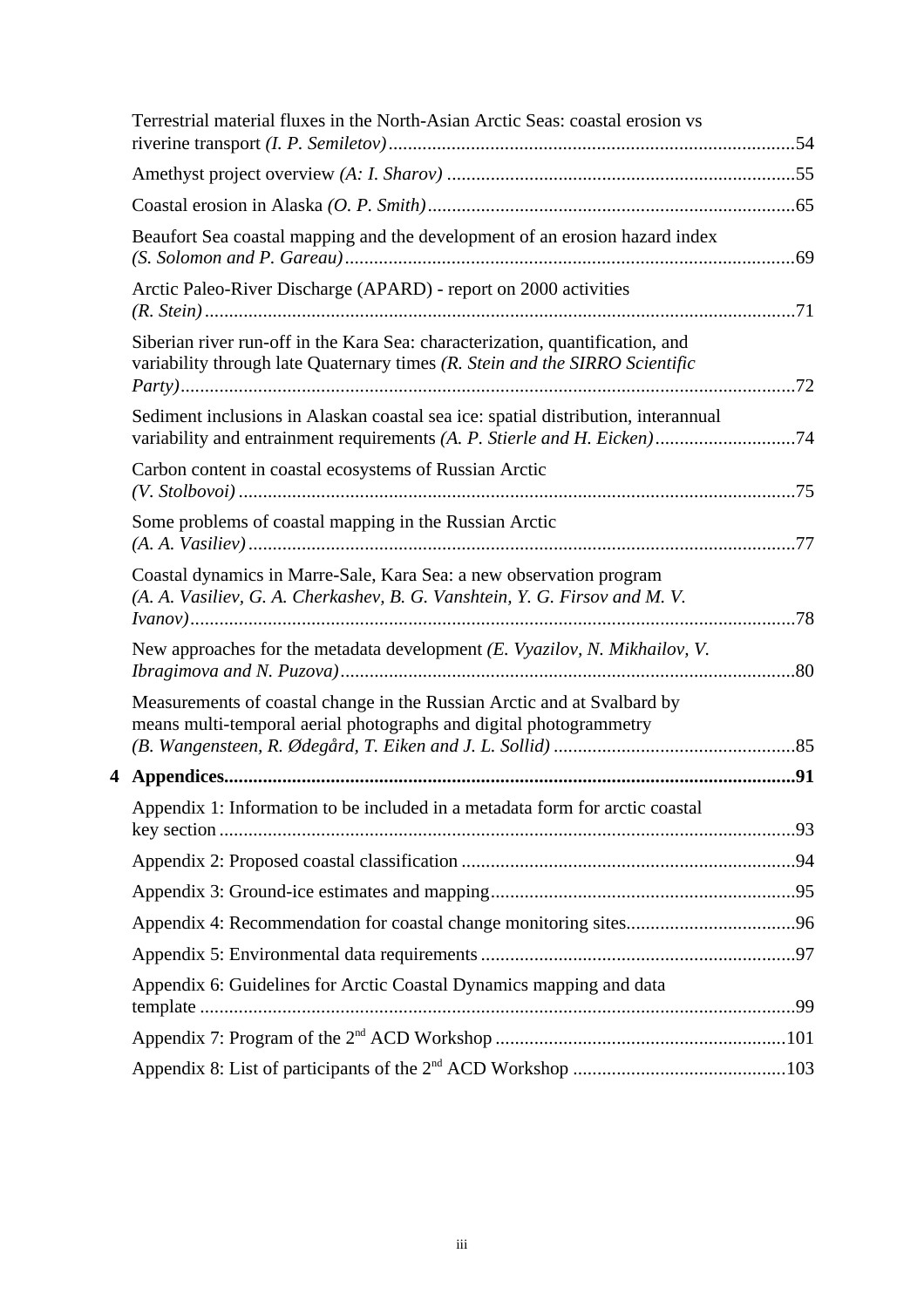### 1 History and Development of ACD

Shore dynamics directly reflecting the complicated land-ocean interactions play an important role in the balance of sediments, organic carbon and nutrients in the Arctic Basin. Nevertheless, the contribution of coastal erosion to the material budget of the Arctic Seas has often been underestimated. In recent years, however, several studies underlined the importance of coastal erosion for the sediment budget of the Arctic Seas. Reimnitz et al. (1988) made calculations for 344 km of Alaskan coast in the Colville River area and found that coastal erosion here supplied 7 times more sediments to the Alaskan Beaufort Sea than rivers. Are (1999) suggested that the amount of sediment supplied to the Laptev Sea by rivers and shores is at least of the same order but that the coastal erosion input is probably much larger than the input of the rivers. This finding was supported by Rachold et al. (2000), who concluded that the sediment flux to the Laptev Sea through coastal erosion is twice larger than the river input. In the Canadian Beaufort Sea on the other hand, the Mackenzie River input is the dominant source of sediments and coastal erosion is much less important (MacDonald et al. 1998), which indicates that pronounced regional differences in the ratio between riverine and coastal erosion sediment input have to be considered. Figure 1 shows satellite images of the East Siberian and the Beaufort Sea, which clearly show the major sources of sediment. The strong river plume of the Mackenzie River is visible in the Beaufort Sea, whereas in the East Siberian Sea high turbidities, which are related to coastal sediment input, are observed along the coastline.

The Arctic Coastal Dynamics (ACD) program is a multi-disciplinary, multi-national forum to exchange ideas and information. The overall objective of ACD is to improve our understanding of circum-arctic Coastal Dynamics as a function of environmental forcing, coastal geology and cryology and morphodynamic behavior. In particular, we propose to:

- establish the rates and magnitudes of erosion and accumulation of arctic coasts;
- develop a network of long-term monitoring sites including local community-based observational sites;
- identify and undertake focused research on critical processes;
- estimate the amount of sediments and organic carbon derived from coastal erosion;
- refine and apply an arctic coastal classification (includes ground-ice, permafrost, geology etc.) in digital form (GIS format);
- extract and utilize existing information on relevant environmental forcing parameters (e.g. wind speed, sea level, fetch, sea ice etc.);
- produce a series of thematic and derived maps (e.g. coastal classification, ground-ice, sensitivity etc.);
- develop empirical models to assess the sensitivity of arctic coasts to environmental variability and human impacts.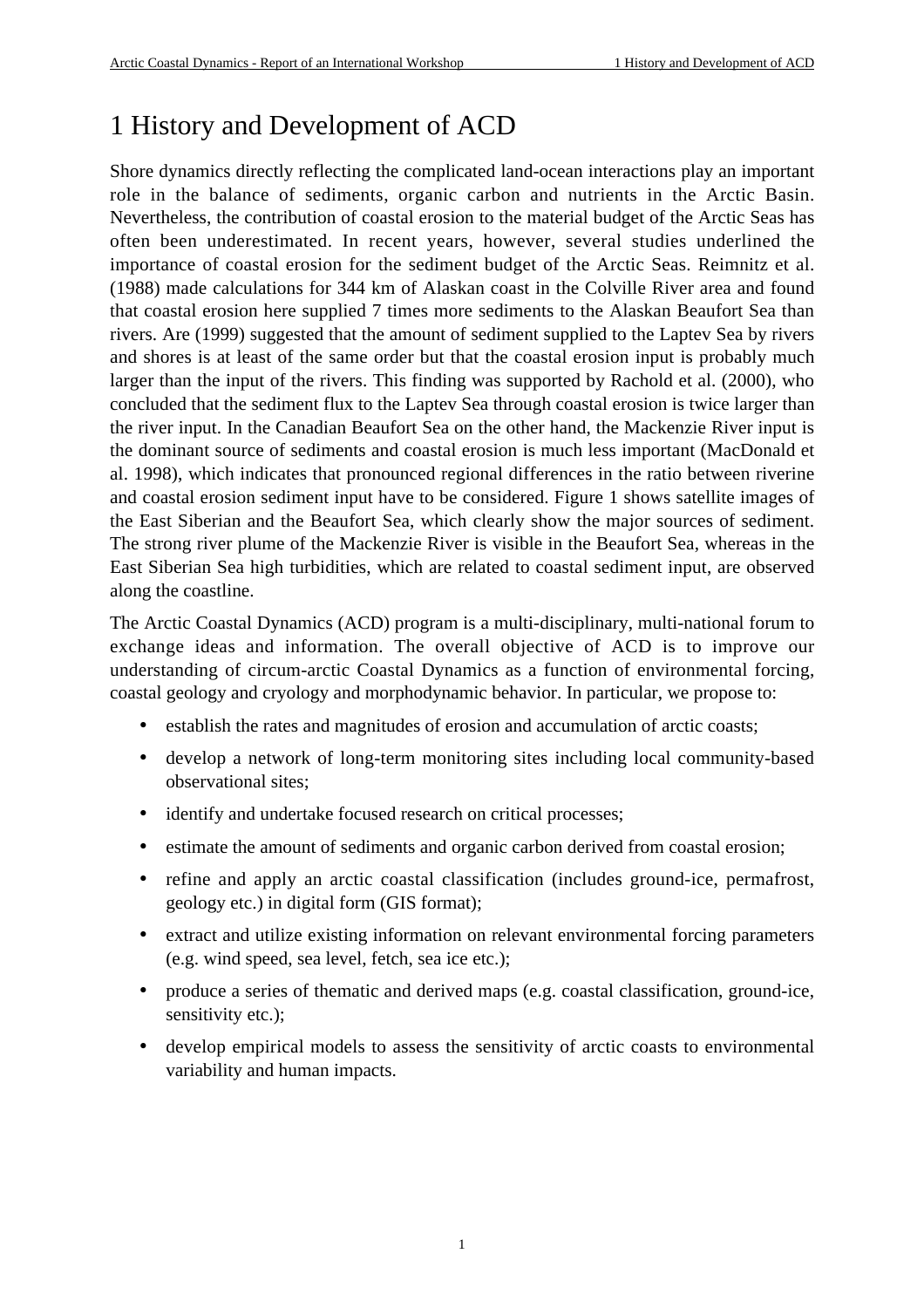

**Figure 1.** Satellite images of the East Siberian (bottom) and Beaufort Sea (top) showing the distribution of suspended sediments. The strong river plume of the Mackenzie River is clearly seen in the Beaufort Sea, whereas in the East Siberian Sea very high turbidities are observed along the coastline. Images are taken from http://www.visibleearth.nasa.gov.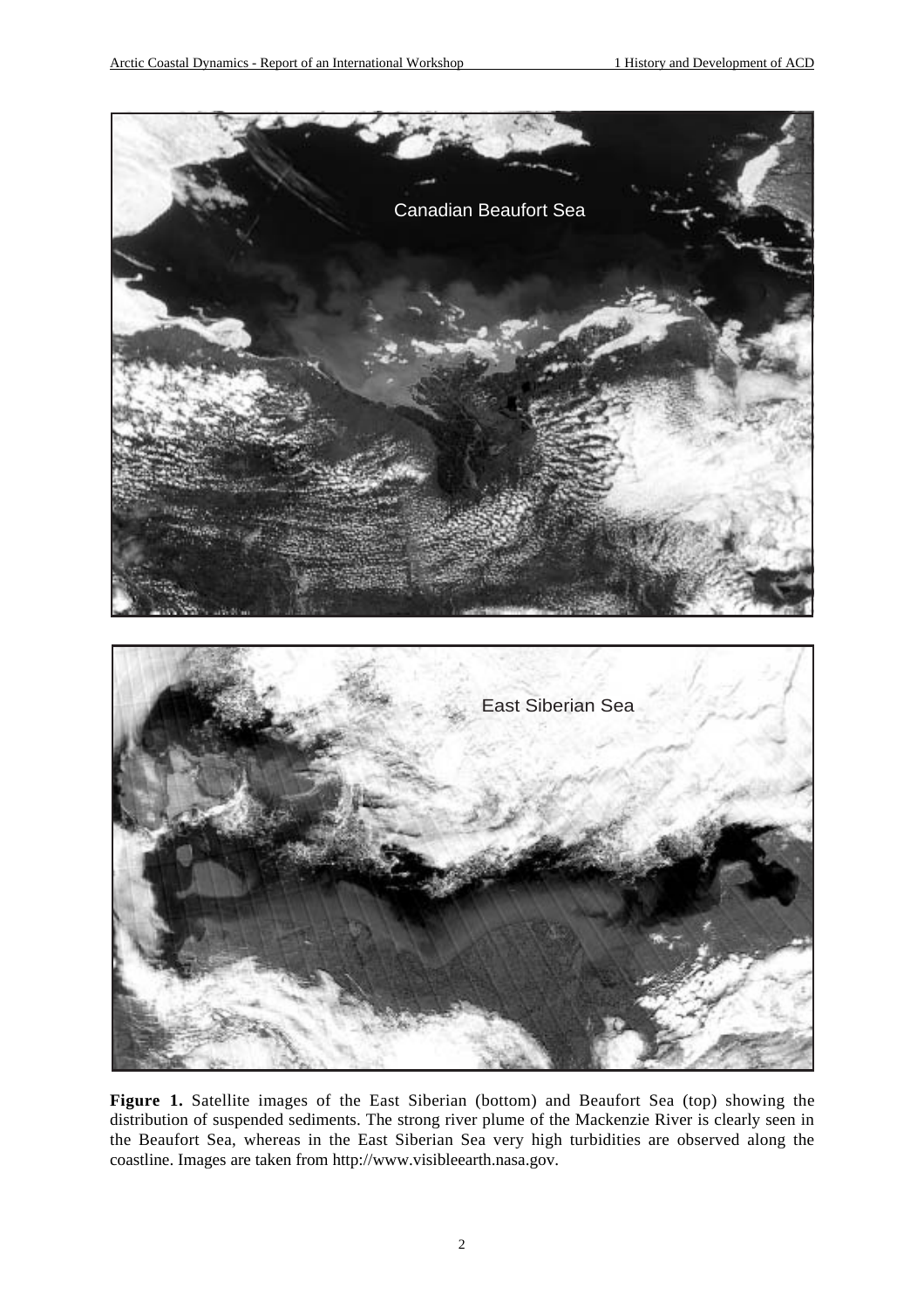The project elements were formulated at a workshop in Woods Hole in November 1999 carried out under the auspices of the International Permafrost Association (IPA), its working group on Coastal and Offshore Permafrost and its Coastal Erosion subgroup (Brown and Solomon 2000). As a result of the workshop a metadata form for the selection and establishment of key monitoring sites was developed (Appendix 1). A consistent and generalized coastal classification scheme was established based on morphology and materials (Appendix 2). Consensus was reached on direct and indirect methodologies for estimating ground-ice volumes and presentations of data on maps (Appendix 3). Finally, a suite of standard tools and techniques for development of long-term coastal monitoring sites was recommended (Appendix 4).

During the Arctic Science Summit Week in April 2000 in Cambridge, UK, and at the request of the IPA, the Council of the International Arctic Science Committee (IASC) approved funding for a follow up workshop to develop a Science and Implementation plan for ACD. The resulting international workshop, held in Potsdam (Germany) on 18-20 October 2000, produced a phased, five-year Science and Implementation Plan (Figure 2).



**Figure 2.** Main elements of the ACD Science and Implementation Plan, schedule and milestones.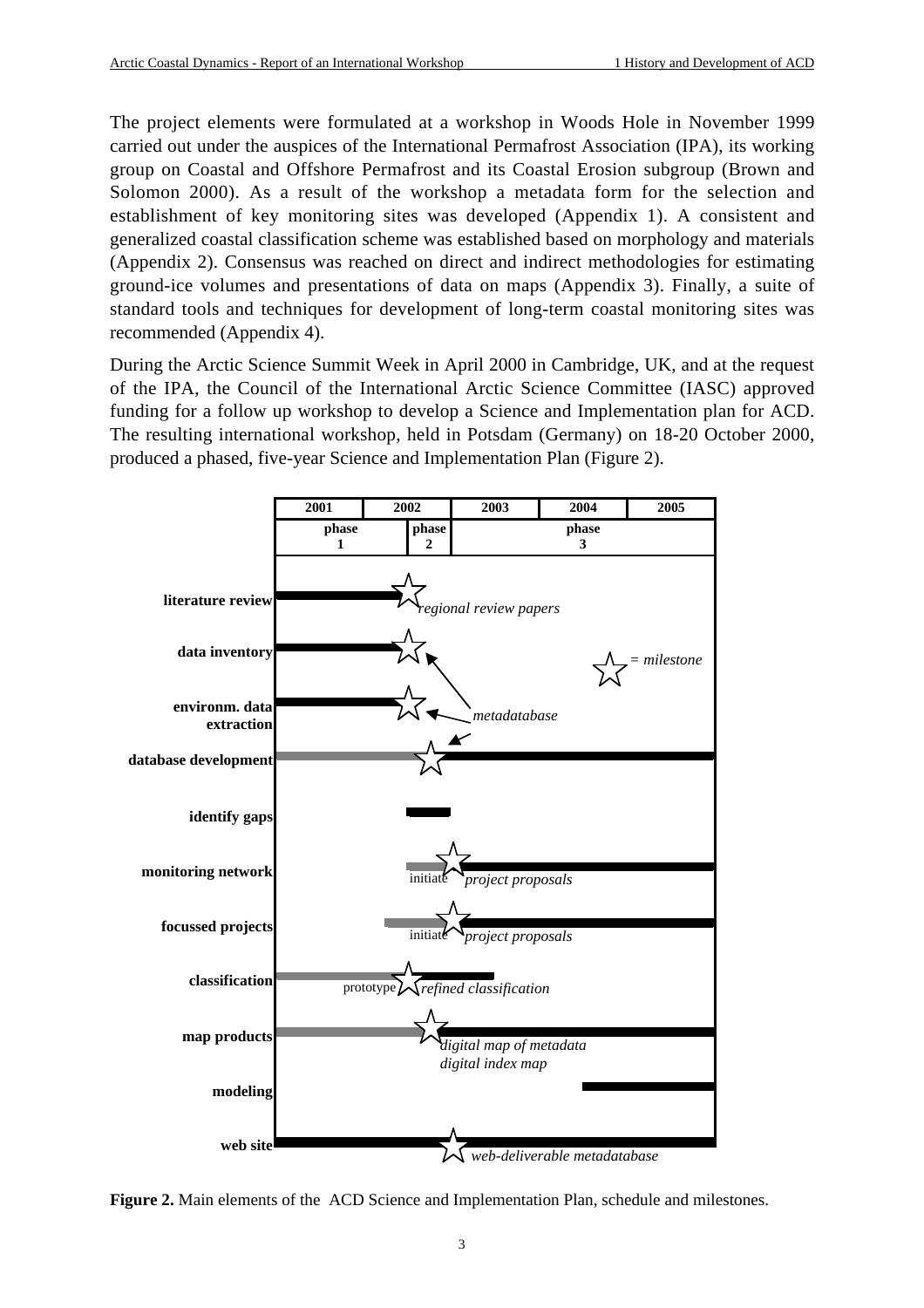The participants selected Volker Rachold to be the official IASC Project Leader. Hans Hubberten, Head of the AWI Potsdam Department, agreed to establish an ACD project office at AWI-Potsdam with a secretariat headed by Volker Rachold to maintain international communications including the web site (http://www.awi-potsdam.de/www-pot/geo/acd.html) and an electronic newsletter. The secretariat is assisted by the International Steering Committee (ISC) consisting of

- Felix Are, St. Petersburg State University of Means and Communication
- Jerry Brown, International Permafrost Association, Woods Hole
- George Cherkashov, VNIIOkeangeologia, St. Petersburg
- Mikhail Grigoriev, Permafrost Institute, Yakutsk
- Hans Hubberten, AWI, Potsdam
- Volker Rachold, AWI, Potsdam
- Johan Ludvig Sollid, Oslo University
- Steven Solomon, Geological Survey of Canada, Dartmouth

The Science and Implementation Plan (IASC Arctic Coastal Dynamics, 2001) was made available at the ACD web page and submitted to the IASC Council for review, approval and advice on future directions. At the Council Meeting during the Arctic Science Summit Week in Iqaluit, Canada (April 22-28, 2001), IASC officially accepted the ACD project and approved funding for the 2<sup>nd</sup> ACD workshop in Potsdam, November 26-30, 2001.

#### **References**

- Are, F.E. (1999) The role of coastal retreat for sedimentation in the Laptev Sea. In: Kassens, H., Bauch, H., Dmitrenko, I., Eicken, H., Hubberten, H.-W., Melles, M., Thiede, J. and Timokhov, L. (eds.) Land-Ocean systems in the Siberian Arctic: dynamics and history. Springer, Berlin, 287-299.
- Brown, J. and Solomon, S. (eds.) (2000) Arctic Coastal Dynamics Report of an International Workshop, Woods Hole, MA, November 2-4, 1999. Geological Survey of Canada Open File 3929.
- IASC Arctic Coastal Dynamics (ACD) (2001) Science and Implementation Plan, International Arctic Science Committee, Oslo, April 2001.
- MacDonald, R.W., Solomon, S., Cranston, R.E., Welch, H.E., Yunker, M.B. and Gobiel, C. (1998) A sediment and organic carbon budget for the Canadian Beaufort Shelf. Mar. Geol. 144, 255-273.
- Rachold, V., Grigoriev, M.N., Are, F.E., Solomon, S., Reimnitz, E., Kassens, H. and Antonow, M. (2000) Coastal erosion vs. riverine sediment discharge in the Arctic shelf seas. International Journal of Earth Sciences (Geol. Rundsch.) 89, 450-460.
- Reimnitz E, Graves S.M., Barnes P.W. (1988) Beaufort Sea coastal erosion, sediment flux, shoreline evolution and the erosional shelf profile. U.S. Geological Survey. Map I-1182-G, and text, 22 pp.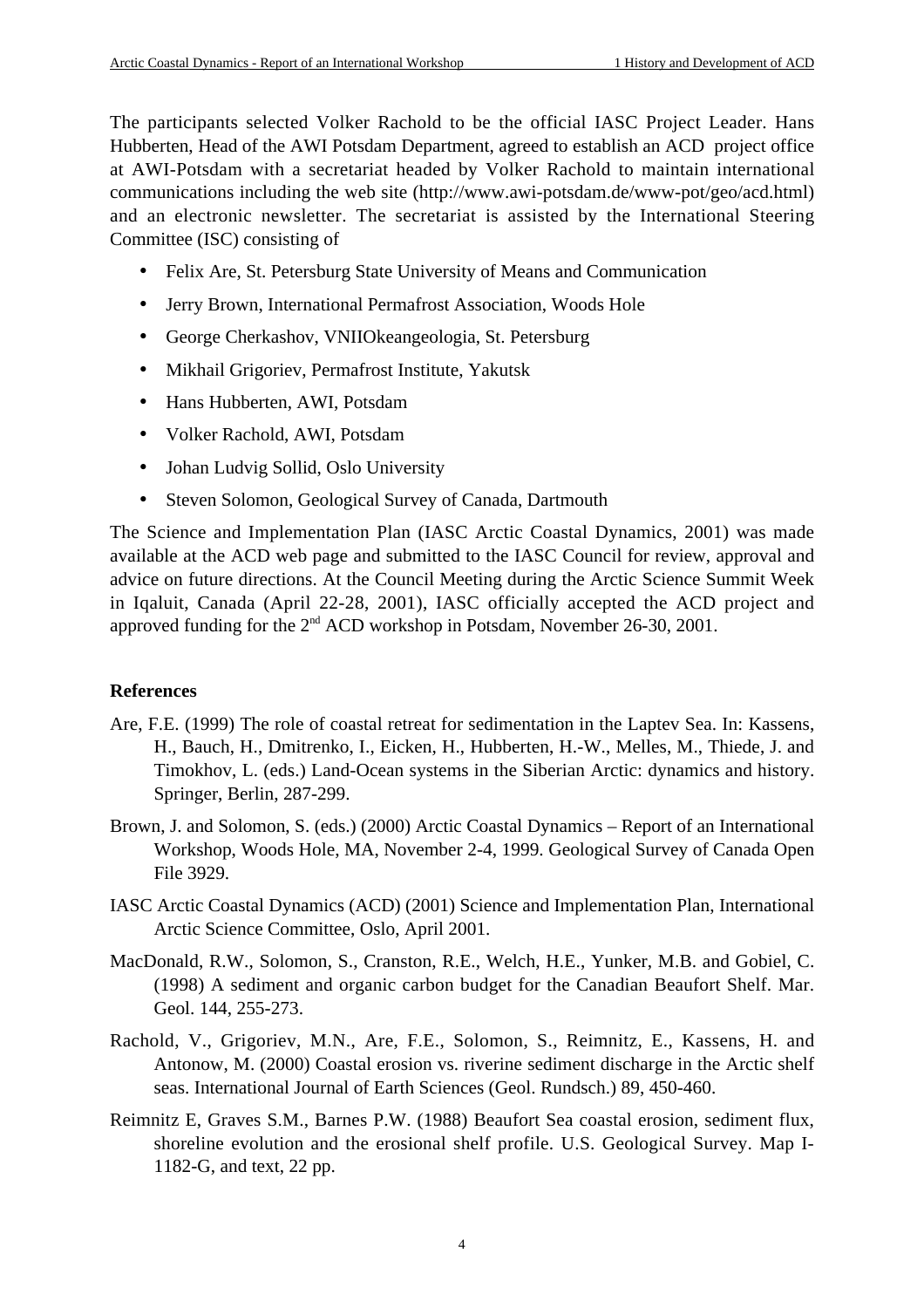### 2 Program of the Workshop $<sup>1</sup>$ </sup>

The main objective of the workshop was to review the status of ACD according to phase 1 of the Science and Implementation Plan. During the first part (Tuesday November 27 and morning of Wednesday November 28) several papers dealing with the following topics were presented. The extended abstracts are presented below.

- (A) Status reports of the ACD working groups of phase 1 of the Science and Implementation Plan
	- Literature review
	- Metadata
	- Environmental data
	- Mapping and classification
- (B) Scientific reports on different topics
	- Reports on recent field studies and mapping (9 papers)
	- Reports on remote sensing and modeling (8 papers)
	- Reports on data management (3 papers)
	- Reports on the sediment and organic carbon flux (7 papers)

During the second part (afternoon of Wednesday 28 to evening of Thursday 29) the progress and the next steps of the four working groups (WG) listed above were discussed:

**Literature WG**: Regional review articles summarizing the published information about coastal geomorphology, sediment and organic carbon yield are anticipated. At the first stage three papers dealing with the Laptev Sea (M. Grigoriev, F. Are and V. Rachold), the Beaufort Sea (S. Solomon and J. Brown) and Spitsbergen (J.L. Sollid, R. Ødegård and B. Wangensteen) will be prepared. Based on a bibliography of Russian literature related to ACD, which was presented during the workshop, review papers of the Russian coasts will follow (for names of responsible persons see Mapping and Classification WG).

**Environmental data WG:** Appendix 5 shows a list of environmental data, which will be considered. The Canadian Geological Survey (S. Solomon) is recruiting a post doctoral researcher who will be responsible for the extraction of ACD relevant environmental data.

**Metadata WG:** A circum-arctic coastal geographical information system (GIS) to display the metadata information was presented during the workshop (see Lack et al. abstract, p. 29). The existing ACD key sites are listed in Table 1 and indicated in Figure 3, which shows the Digital Elevation Model of the circum-arctic coastal GIS. During the following discussion on metadata it was decided to include the Metadata WG in the Mapping and Classification WG and to add a section on data management.

 $\frac{1}{1}$ <sup>1</sup> The complete program and the list of participants are given in Appendices 7 and 8.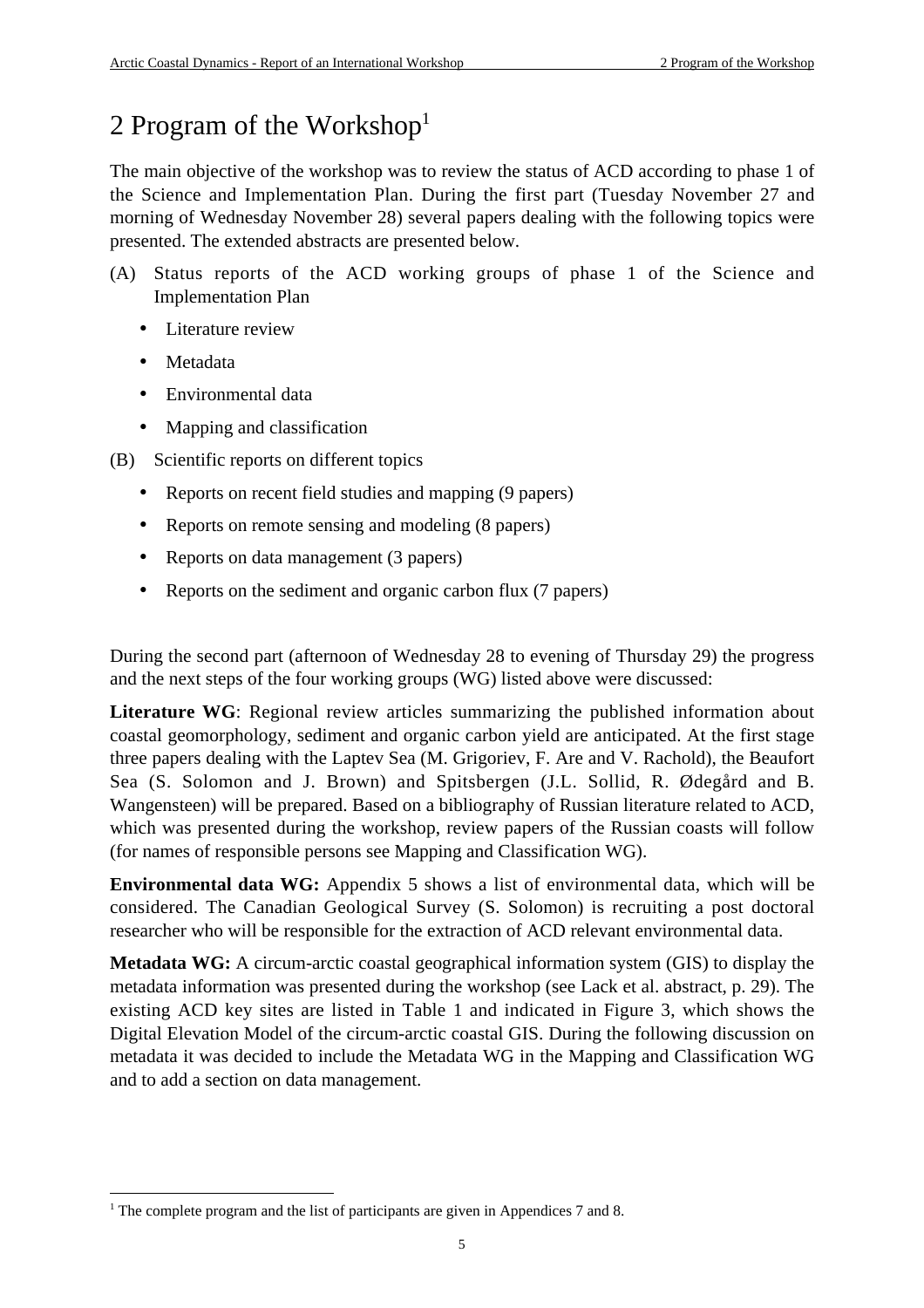| <b>DATE</b><br>PREP. | <b>COASTAL</b><br><b>SECTION NAME</b>                                    | <b>TYPE</b><br><b>SITE</b> | <b>COUNTRY</b>       | <b>REGION</b>                                                 |       | <b>LAT LONG</b> | <b>CONTACT:</b>                                                                           |
|----------------------|--------------------------------------------------------------------------|----------------------------|----------------------|---------------------------------------------------------------|-------|-----------------|-------------------------------------------------------------------------------------------|
| $02$ Nov<br>00       | North Head                                                               | Key                        | Canada               | Mackenzie Delta 69.72 -134.49                                 |       |                 | S.Solomon<br>(solomon@nrcan.gc.ca)                                                        |
| 14 Feb<br>01         | Elson Lagoon,<br>Barrow, Alaska                                          | Key                        | <b>United States</b> | Alaska                                                        |       | 70.32 -156.58   | Jerry Brown<br>(jerrybrown@igc.org)                                                       |
| 25 Jan<br>01         | Cape Krusenstern                                                         | Key                        | <b>USA</b>           | NW Alaska                                                     |       | 67.67 -163.35   | J.W.Jordan<br>(jwjordan@sover.net)                                                        |
| 22 Jan<br>01         | Marre-Sale                                                               | Key                        | Russia               | West Siberia                                                  | 69.70 | 66.50           | <b>Alexandr Vasiliev</b><br>(emelnikov@mtu-net.ru)                                        |
| 25 Jan<br>01         | Bolvansky cape                                                           | Key                        | Russia               | European North                                                | 68.30 | 54.50           | <b>Alexandr Vasiliev</b><br>(emelnikov@mtu-net.ru)                                        |
| 13 Mar<br>01         | Muostakh Island,<br>Buor-Khaya Bay                                       | Key                        | Russia               | Laptev Sea Coast 71.61                                        |       | 129.94          | Mikhail N. Grigoriev<br>(grigoriev@mpi.ysn.ru)                                            |
| 13 Mar<br>01         | <b>Bykovsky Peninsula</b>                                                | Key                        | Russia               | Laptev Sea Coast 71.79                                        |       | 129.42          | Mikhail N. Grigoriev<br>(grigoriev@mpi.ysn.ru)                                            |
| 13 Mar<br>01         | <b>Bolshoy Lyakhovsky</b><br>Island, Novosibirsky<br>Archipelago         | Key                        | Russia               | Laptev Sea<br>Coast, Dmitri<br>Laptev Strait                  | 73.33 | 141.35          | Mikhail N. Grigoriev<br>(grigoriev@mpi.ysn.ru)                                            |
| 13 Mar<br>01         | Terpyai-Tumsa Cape                                                       | Key                        | Russia               | Laptev Sea<br>Coast, Olenek<br><b>Bay</b>                     | 73.57 | 118.40          | Mikhail N. Grigoriev<br>(grigoriev@mpi.ysn.ru)                                            |
| 01 Sep<br>01         | Pesyakov Island                                                          | Key                        | Russia               | Pechora<br>(Barents) Sea<br>Coast                             | 68.75 | 57.60           | Stanislav Ogorodov<br>(ogorodov@aha.ru)                                                   |
| 01 Sep<br>01         | Varandei Island -<br>Peschanka River                                     | Key                        | Russia               | Pechora<br>(Barents) Sea<br>Coast                             | 68.82 | 58.10           | Stanislav Ogorodov<br>(ogorodov@aha.ru)                                                   |
| 01 Sep<br>01         | Peschanka River -<br>Cape Polyarnyi                                      | Key                        | Russia               | Pechora<br>(Barents) Sea<br>Coast                             | 68.91 | 58.60           | Stanislav Ogorodov<br>(ogorodov@aha.ru)                                                   |
| 01                   | 01 Sep Cape Konstantinovskii<br>- Cape Gorelka                           | Key                        | Russia               | Pechora Bay<br>Coast of Pechora<br>(Barents) Sea              | 68.56 | 55.50           | Stanislav Ogorodov<br>(ogorodov@aha.ru)                                                   |
| 15 Sep<br>01         | Kharasavei settlement<br>area                                            | Key                        | Russia               | Kara Sea Coast.<br>Yamal Peninsula                            | 71.10 | 66.70           | Stanislav Ogorodov<br>(ogorodov@aha.ru)                                                   |
| 15 Sepr<br>01        | Cape Mutnyi - Ly-<br>Yakha River                                         | Key                        | Russia               | Baidaratskaya<br>Bay Coast of<br>Kara Sea, Yamal<br>Peninsula | 69.30 | 68.10           | Stanislav Ogorodov<br>(ogorodov@aha.ru)                                                   |
| 01                   | 15 Sep Yary village - Levdiev<br>Island                                  | Key                        | Russia               | Baidaratskaya<br>Bay Coast of<br>Kara Sea, Ural<br>region     | 68.80 | 66.90           | Stanislav Ogorodov<br>(ogorodov@aha.ru)                                                   |
| 15 Sep<br>01         | Yamburg Harbour<br>area                                                  | Key                        | Russia               | Ob' Bay Coast<br>of Kara Sea                                  | 67.90 | 74.80           | Stanislav Ogorodov<br>(ogorodov@aha.ru)                                                   |
| 10 Oct<br>01         | Beaufort Lagoon,<br><b>Arctic National</b><br>Wildlife Refuge,<br>Alaska | Key                        | <b>United States</b> | Alaska                                                        |       | 69.88 -142.30   | Janet Jorgenson<br>(janet_jorgenson@fws.go)<br>Torre Jorgenson<br>(tjorgenson@abrinc.com) |
| 01                   | 22 Oct Cape Maly Chukochiy                                               | Key                        | Russia               | East Siberia Sea,<br>Kolyma<br>Lowland Coast                  | 70.08 | 159.92          | Vladimir Ostroumov<br>(Vostr@issp.serpukhov.su)                                           |
| 20 Nov<br>01         | Onemen gulf                                                              | Key                        | Russia               | Chukotka                                                      | 64.81 | 176.92          | A.N. Kotov<br>(nauka@anadyr.ru)                                                           |

### **Table 1.** List and locations of ACD key sites.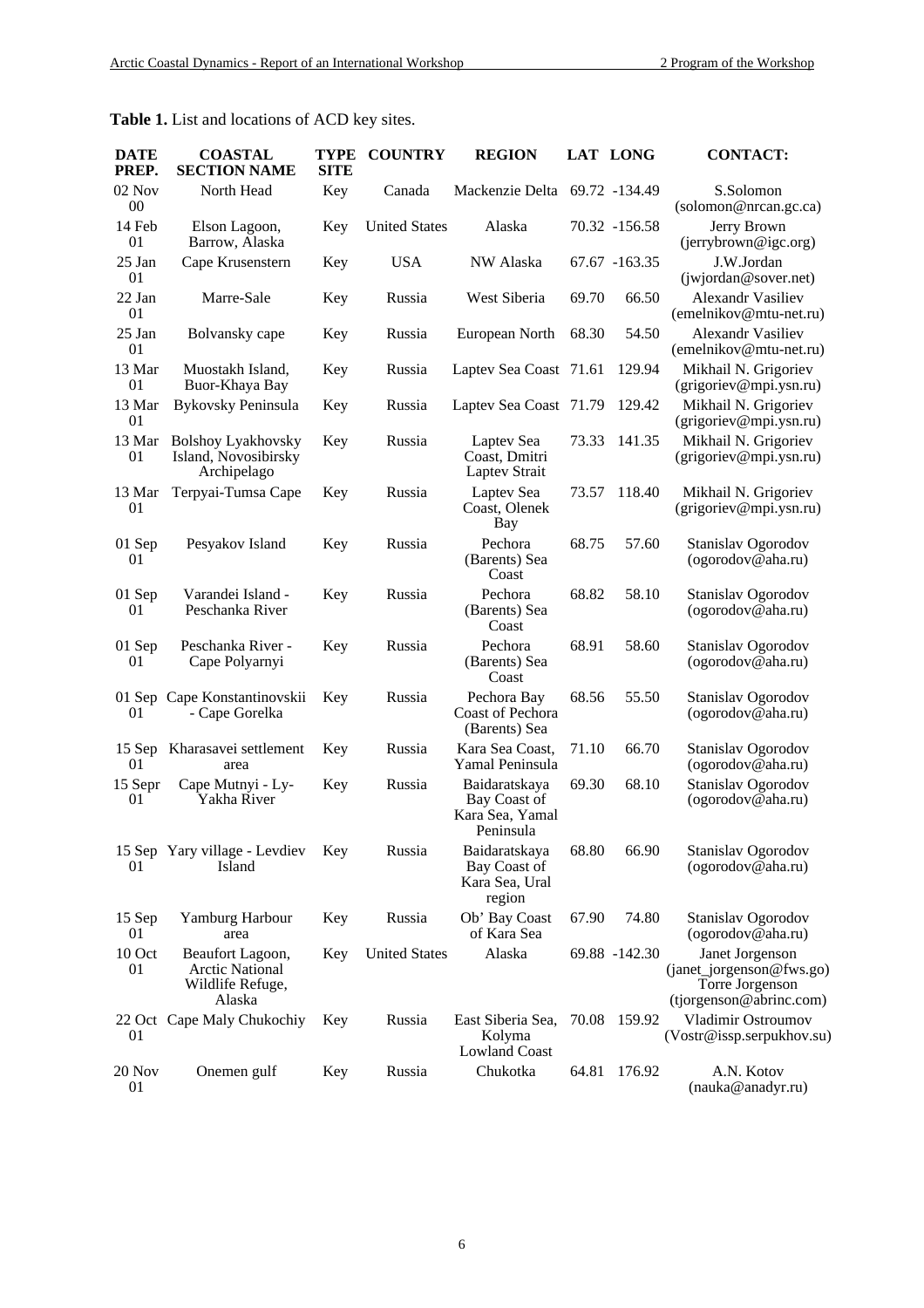

**Figure 3.** Circum-arctic coastal geographical information system (GIS) showing the digital elevation model and the ACD key sites.

**Classification and Mapping WG:** The participants agreed that at this stage of the project the highest priority is given to the assessment of sediment and organic carbon fluxes to the Arctic Ocean through coastal erosion. Accordingly, a coastal mapping template (Table 2), which allows coastal scientists to record information about arctic coasts, was developed. It will be used for a circum-arctic database of coastal retreat and sediment and organic carbon input. Regional experts will be responsible to define homogeneous coastal segments and apply the coastal mapping template following the instructions presented in the guidelines for the ACD mapping and data template (Appendix 6). The completed templates are to be submitted to vrachold@awi-bremerhaven.de and, after quality-check, will be imported into PANGAEA (www.pangaea.de). PANGAEA is the AWI web-deliverable data system for environmental and geological sciences (see Diepenbroek et al. abstract, p. 16). For further GIS based analyses the coastal data can be exported from the PANGAEA system. These analyses will include:

- the determination of the length of the coastline for the individual coastal segments based on the GEBCO coastline;
- the quantification of volume of eroded material based on morphology; and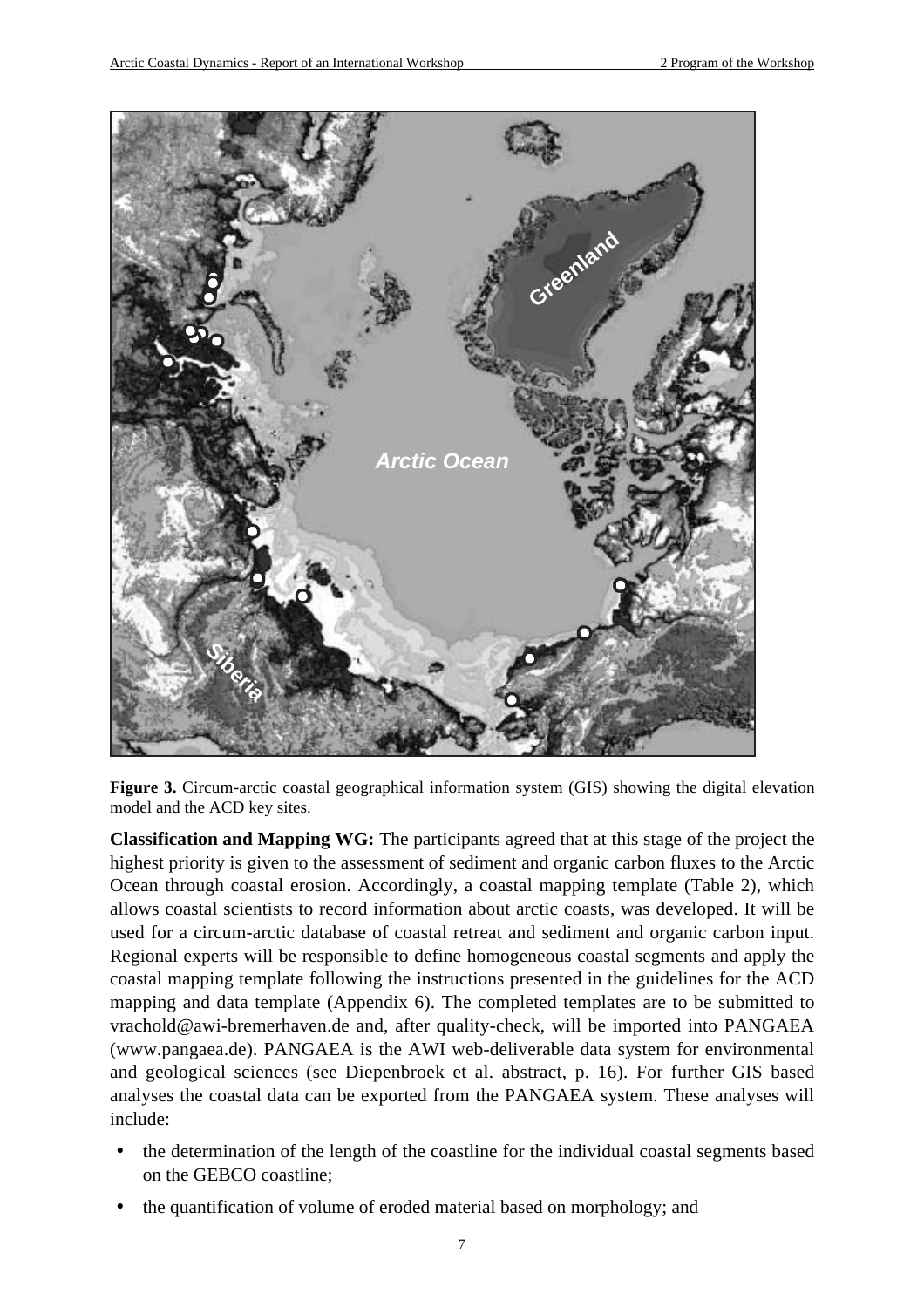• as a third step the assessment of the sediment and organic carbon flux based on the mapping and data template.

To check the accuracy of the GIS determination of the length of the coastline (fractal error), GIS-experts will compare the values obtained on the basis of the GEBCO coastline with that obtained from high-resolution digital coastlines, which are available for test areas (Lena Delta and Spitsbergen).

| <b>Coordinates of Segments</b>  | Latitude Start                                  |  |  |  |  |
|---------------------------------|-------------------------------------------------|--|--|--|--|
|                                 | Longitude Start                                 |  |  |  |  |
|                                 | Latitude End                                    |  |  |  |  |
|                                 | Longitude End                                   |  |  |  |  |
| <b>Information Used to</b>      | Surficial Geological Unit                       |  |  |  |  |
| <b>Define Segments</b>          | Source of Surficial Geological Unit (Reference) |  |  |  |  |
|                                 | Soil Unit                                       |  |  |  |  |
|                                 | Source Soil Unit (Reference)                    |  |  |  |  |
|                                 | Landscape Unit                                  |  |  |  |  |
|                                 | Source Landscape Unit (Reference)               |  |  |  |  |
| <b>Organic Carbon</b>           | Soil Organic Carbon (%)                         |  |  |  |  |
|                                 | Sediment Organic Carbon (%)                     |  |  |  |  |
|                                 | Average Organic Carbon (%)                      |  |  |  |  |
|                                 | Source Organic Carbon Data (Reference)          |  |  |  |  |
| <b>Material</b>                 | Material                                        |  |  |  |  |
|                                 | Source Material (Reference)                     |  |  |  |  |
| <b>Ground Ice</b>               | Upper Ground Ice Content (%)                    |  |  |  |  |
|                                 | Thickness of Upper Ground Ice Unit (m)          |  |  |  |  |
|                                 | Lower Ground Ice Content (%)                    |  |  |  |  |
|                                 | Average Ground Ice Content (%)                  |  |  |  |  |
|                                 | Source Ground Ice Content (Reference)           |  |  |  |  |
| <b>Change Rate</b>              | Change Rate (m)                                 |  |  |  |  |
|                                 | Change Rate Interval (years)                    |  |  |  |  |
|                                 | Source Change Rate (Reference)                  |  |  |  |  |
|                                 | Backshore Elevation (m)                         |  |  |  |  |
|                                 | Source Backshore Elevation (Reference)          |  |  |  |  |
|                                 | Vertical Datum Reference                        |  |  |  |  |
|                                 | Distance to 10 m Isobath (m)                    |  |  |  |  |
|                                 | Source Distance to 10 m Isobath (Reference)     |  |  |  |  |
|                                 | Depth of Closure (m)                            |  |  |  |  |
|                                 | Source Depth of Closure (Reference)             |  |  |  |  |
| <b>Remarks</b>                  | Problems, Comments, Additional Information      |  |  |  |  |
| <b>Classification</b>           | <b>ACD Onshore Classification</b>               |  |  |  |  |
| <b>According to ACD Science</b> | <b>ACD Backshore Classification</b>             |  |  |  |  |
| and Implementation Plan         | <b>ACD Frontshore Classification</b>            |  |  |  |  |
|                                 | <b>ACD Nearshore Classification</b>             |  |  |  |  |

**Table 2.** ACD mapping template.